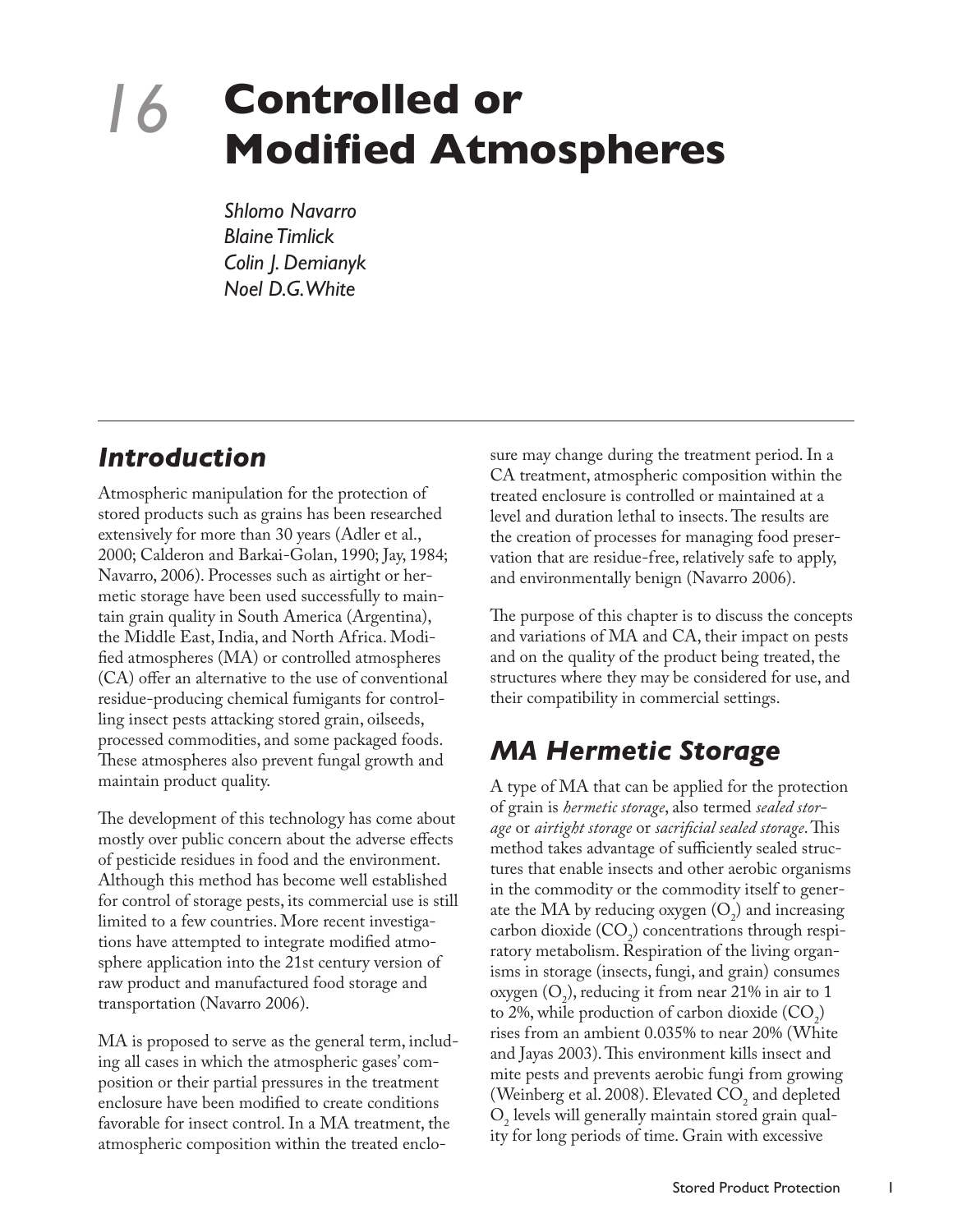moisture may be invaded by lactate-forming bacteria and yeasts (White and Jayas 1993). Hermetic storage has been in use for several thousand years preserving grains in airtight pots or containers (Adler et al. 2000). The key to successful hermetic storage is airtightness and control of condensation. In modern times, storage size has increased from small family storages to large bulks representing many producers or a portion of a country's total production. In the 1960s and 70s, large aboveground hermetic storage in some African and Asian countries was discredited because of severe condensation problems, particularly in metal structures (Navarro et al. 1994). Semiunderground storage has been used successfully in Argentina, Kenya, and Cyprus; Australia and Israel have successfully used bunker storage systems from the 1980s.

With recent improvements in materials and construction of flexible, nonporous bags and liners, a variety of size options offer protection for products from 25 to 1000 kg up to 10,000 to 15,000 tonnes (Navarro 2010). Commodities including cereals, oilseed grains, pulses, cocoa, and coffee can be stored safely for many months, maintaining high quality and limiting molds and mycotoxins. Plastic structures suitable for long-term storage systems, as well as intermediate storage of grain in bags or in bulk have been developed and applied.

Storage systems based on the hermetic principle include the following:

- • Bunker storage in gastight liners for conservation of large bulks of 10,000 to 15,000 tonnes;
- Flexible gastight silos supported by a weld-mesh frame of 50 to 1,000 tonnes capacity for storage of grain in bulk or in bags;
- • Gastight liners for enclosing stacks of 5 to 1,000 tonnes capacity, called storage cubes or Cocoons<sup>TM</sup>, and designed for storage at the farmer-cooperative and small trader level or larger commercial and strategic storage facilities;
- • Silo Bags of 200 tonnes capacity for on-farm grain storage directly in the field. This technique was originally used for grain silage, and involves storing dry grain in sealed plastic bags; and
- Small portable gastight containers of 25 kg to 2.5 tonnes, called SuperGrainbags™, which are suitable for seed storage and man-portable and bagged commodities. These structures enabled the application of modern MA technology

worldwide to provide quality preservation and insect control.

## *CA Under Normal Atmospheric Pressure*

#### **Gas supply from pressurized cylinders –**

CA is a modified gas composition, usually produced artificially, and maintained unchanged by adding desired gases (CO<sub>2</sub> or nitrogen  $[N_2]$ ), supplied from pressurized cylinders or other means. This supplementary introduction of gases is carried out when their concentration in the sealed container drops to below the desired level.

The objective of CA treatment is to attain a composition of atmospheric gases rich in  $CO_2$  and low in  $O_2$ , or a combination of these two gases within the storage enclosure or treatment chamber. These set concentrations are maintained for the time necessary to control the storage pests. A widely used source for production of such atmospheric gas compositions is tanker-delivered liquefied  $CO_2$  or  $N_2$ , when the target CA gas composition is <1% O2 or high  $CO<sub>2</sub>$ , concentration. For large-scale application of  $N_2$  or  $\text{CO}_2$ , vaporizers are essential. These vaporizers consist of a suitably designed receptacle with a heating medium (electricity, steam, diesel fuel, or propane), a super-heated coil with hot water jacket, and forced or natural draught.

**Combustible gases –** Exothermic gas generators or gas burners are available for on-site generation of CAs. They work by combustion of hydrocarbon fuel to produce a low  $O_2$  atmosphere containing some  $CO<sub>2</sub>$ . Their CA composition is designed to allow the presence of approximately 2 to 3%  $O_2$ , with  $CO_2$ removed through scrubbers. Several adaptations are required for use in the grain industry, i.e., tuning equipment to obtain an  $O_2$  level of less than 1%; utilizing the  $CO<sub>2</sub>$  generated to full advantage; and removing excessive humidity from the atmosphere generated. Combustion of propane and butane yields approximately 13% and 15%  $CO_2$ , respectively. The CA generated is more toxic than a  $N_2$  atmosphere deficient in  $O_2$  because of the presence of  $CO_2$ . The combined effect of  $CO_2$  and low  $O_2$  results in greater insect mortality.

**On-site N**, generators – Commercial equipment, called pressure-swing adsorption systems, use the process of  $O_2$  adsorption from compressed air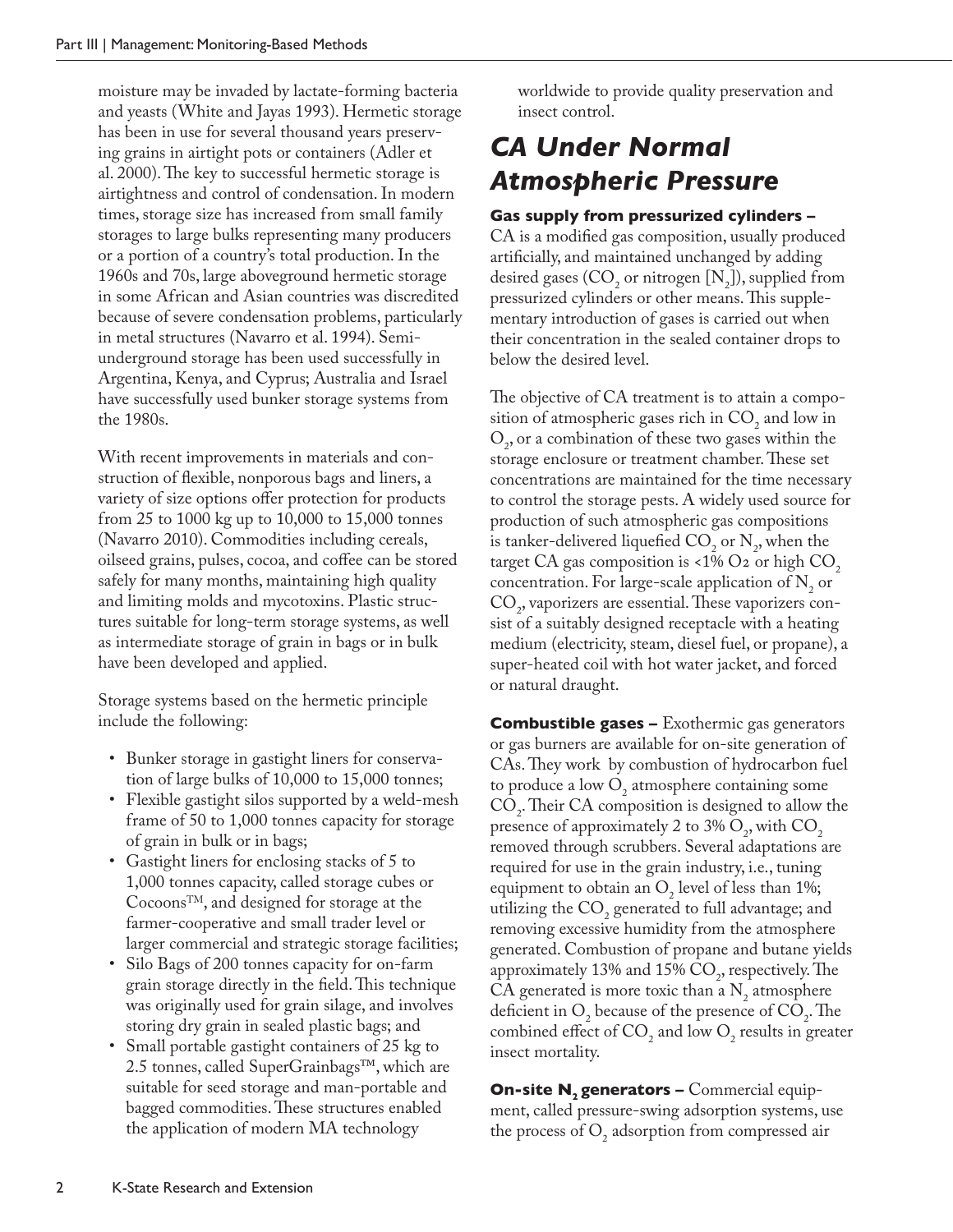passed through a molecular sieve bed. For continuous operation, a pair of adsorbers is provided that operate sequentially for  $O_2$  adsorption and regeneration. Nitrogen at a purity of 99.9% can be obtained through regulation of inlet airflow; this method of  $N_2$  generation is an expanding new approach in CA-generation technology. Equipment is now being manufactured that is rated to supply an outlet flow of 120 m<sup>3</sup>/h at an outlet purity of 98%  $N_2$ .

**Ozone –** Ozone can be generated and used to kill insects, although it reacts with caulking in bins and may bleach grain. Ozone also lowers levels of microflora on seed. It is suggested for use in railcars at low temperatures and low humidity (McClurkin and Maier 2010). It is also effective in killing insects at 1800 ppm for 120 minutes and can be applied in specially modified augers (McDonough et al. 2010).

# *CA Under Altered Atmospheric Pressure*

**Vacuum or low pressures –** In a low-pressure environment there is a close correlation between the partial pressure of the remaining  $O_2$  and the mortality rate. Until recently this treatment could only be carried out in specially constructed rigid and expensive vacuum chambers. A practical solution has been invented that uses flexible liners. To achieve the low pressures in the flexible liners, sufficiently low pressures (25 to 50 mm Hg absolute pressure) can be obtained (using a commercial vacuum pump) and maintained for indefinite periods of time by continued operation of the pump.

**High-pressure carbon dioxide treatment –**  $\text{CO}_2$  treatments can be significantly shortened to exposure times that may be measured in hours using increased pressure (10-37 bar) applied in specially designed metal chambers that stand the high pressures. Because of the high initial capital investment, these high-pressure chamber treatments may be practical for high-value products such as spices, nuts, medicinal herbs, and other special commodities.

# *Effects of CA on Insects Under Normal Atmospheric Pressure*

**Effects of low oxygen levels –** Insects can tolerate low levels of oxygen for prolonged periods. Using  $N_2$  to replace  $O_2$  must result in  $O_2$  being below 2%, preferably 1% for rapid death. This effect is reversed below 1%  $O_2$  in N<sub>2</sub> where adult rice weevils, *Sitophilus oryzae* (L.) (Navarro et al. 1978) showed tolerance, increasing the lethal exposure time by apparently closing their spiracles. In particular, *S. oryzae* adults are killed more quickly at  $1.0\%$  O<sub>2</sub> rather than at 0.1 or 2%  $O_2$  under the same conditions. *Tribolium castaneum* (Hbst.) in  $N_2$  showed significant differences in adult mortality between 0.1 and 1.0%  $O_2^{\bullet}$  (Navarro 1978). Adults are generally most susceptible to treatment, and *S. oryzae* or *Rhyzopertha dominica* (F.) was found to be more tolerant than *Tribolium* spp. The lowest level of tolerance to lack of  $O<sub>2</sub>$  was attained around the 1% concentration level. Therefore, Annis (1987) concluded that  $O_2$  levels of 1% are needed to kill insects in 20 days (Table 1).

| $\alpha$ asing modified atmospheres at temperatures between 20 and 27 C (indicatio and Domanage 1770). |                                                                      |                 |  |  |
|--------------------------------------------------------------------------------------------------------|----------------------------------------------------------------------|-----------------|--|--|
| Atmospheric gas concentration                                                                          | Controls most common grain insects<br>including Trogoderma granarium | Exposure period |  |  |
|                                                                                                        | yes/no                                                               | days            |  |  |
| $\langle$ 1% O <sub>2</sub> (in nitrogen)                                                              | yes                                                                  | 20              |  |  |
| Constant % CO <sub>2</sub> in air                                                                      |                                                                      |                 |  |  |
| 40                                                                                                     | no                                                                   | 17              |  |  |
| 60                                                                                                     | no                                                                   | 11              |  |  |
| 80                                                                                                     | no                                                                   | 8.5             |  |  |
| 80                                                                                                     | yes                                                                  | 16              |  |  |
| $CO$ , decay in air from >70 to 35%                                                                    | no                                                                   | 15              |  |  |
| Pressurized CO <sub>2</sub> at >20 bar                                                                 | a                                                                    | < 0.35          |  |  |

| Table 1. Suggested provisional dosage regimes for control of all stages of the 12 most common insect species of stored grain, |
|-------------------------------------------------------------------------------------------------------------------------------|
| using modified atmospheres at temperatures between $20^{\circ}$ and $29^{\circ}$ C* (Navarro and Donahaye 1990).              |

 $^*$  Data, except those on pressurized  $\mathrm{CO}_2$ , compiled from Annis (1987).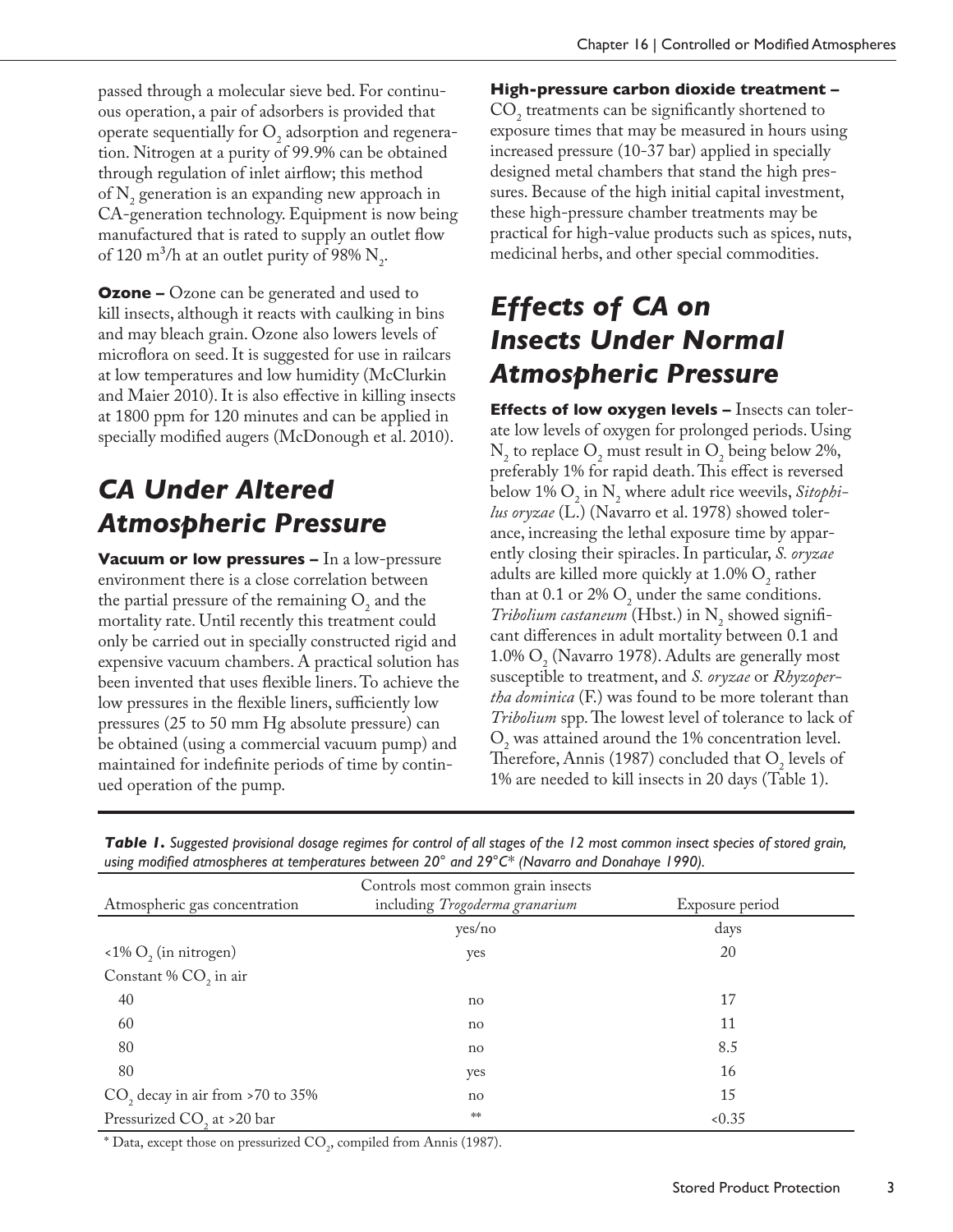**Effects of high carbon dioxide levels –** Elevated  $CO<sub>2</sub>$  levels cause spiracles to open resulting in insect death from water loss. Above  $10\%$  CO<sub>2</sub> spiracles remain permanently open. Toxic effects are entirely through the tracheae, not the hemolymph;  $CO<sub>2</sub>$  has direct toxic effects on the nervous system. In some cases,  $CO_2$  can acidify the hemolymph leading to membrane failure in some tissues (Nicolas and Sillans 1989). Elevated, but sublethal CO<sub>2</sub> levels, for prolonged periods can have deleterious effects on insect development, growth, and reproduction (White et al. 1995, Nicolas and Sillans 1989). Atmospheres containing about  $60\%$  CO<sub>2</sub> rapidly kill stored-product insects. At 26°C, about 4 days of exposure would be sufficient to kill all stages (including eggs) of most stored-product insects (Table 1).

#### **High carbon dioxide and low oxygen levels –**

Atmospheres with 60%  $CO_2$  and 8%  $O_2$  are very effective at killing internal seed-feeding insects, while low  $O_2$  atmospheres are more rapid in killing external-feeding insects (Banks and Annis 1990). High  $CO_2$  levels, even with 20%  $O_2$ , rapidly kill insects because of  $CO_2$  toxicity.  $CO_2$  levels must be at 40% for 17 days, 60% for 11 days, 80% for 8.5 days at temperatures above 20°C, or 70% declining to 35% in 15 days at 20°C (Annis 1987). Higher temperatures accelerate  $CO<sub>2</sub>$  toxicity as insect metabolism is elevated. Even low levels of  $CO<sub>2</sub>$  (7.5-19.2%) for prolonged periods sharply increase immature and adult mortality (White et al. 1995).

#### **Effects of temperature and relative humidity on controlled atmosphere fumigation –**

Insect mortality increases more rapidly as temperatures rise and their metabolism speeds up. Cool temperatures slow rates of mortality while lower relative humidities (RH) hasten toxic effects, notably in high  $\text{CO}_2$  atmospheres because of desiccation of insects (Banks and Fields 1995).

**Development of insect tolerance to controlled atmospheres –** Bond and Buckland (1979) were the first to show that stored-product insects have the genetic potential to develop tolerance to CAs, when they obtained a three-fold increase in tolerance to CO2 by *Sitophilus granarius* (L.) after selecting for seven generations. Navarro et al. (1985) obtained a similar level of resistance for *S. oryzae* exposed to hypercarbia by selection over 10 generations. *Tribolium castaneum* populations were exposed to high levels of  $CO_2$  (65%  $CO_2$ , 20%)  $\text{O}_2$ , 15%  $\text{N}_2$ ) (Donahaye, 1990a) or low levels of  $\text{O}_2$ 

 $(0.5\% \text{ O}_2, 99.5\% \text{ N}_2)$  (Donahaye, 1990b) and 95% RH for 40 generations. Selection pressure in both bases was between 50% and 70% mortality each generation. At 40 generations, the insects exposed to high  $CO<sub>2</sub>$  levels had an LT<sub>50</sub> (lethal exposure time to kill 50% of the test population) 9.2 times greater than nonselected insects. Insects exposed to low  $O_2$  had an  $LI_{50}$  5.2 times greater than nonselected insects. While these insects were able to adapt to extreme atmospheric composition to a moderate extent, the conditions used would not occur naturally.

### *CA Effects on Insects Under Altered Atmospheric Pressure*

**Effects of low pressures –** Mortality of insects under low pressures is caused mainly by the low partial pressure of  $O_2$  resulting in hypoxia (Navarro and Calderon 1979). The partial pressure of oxygen has a decisive effect on insect mortality, while no significant function could be attributed to the low pressure itself. At 50 mm Hg, partial pressure of  $O_2$  is equivalent to 1.4%  $O_2$ , this being similar to the target  $O_2$ concentration under a modified atmosphere obtained by  $N_2$  flushing. Finkelman et al., (2004) showed that less than 3 days under 50 mm Hg at 30°C would control all stages of *Ephestia cautella* (Wlk.), *Plodia interpunctella* (Hbn.), and *T. castaneum*. The times needed to obtain 99% mortality were 45 hours, 49 hours, and 22 hours, respectively. The eggs of all three species were most resistant to low pressure.

#### **Effects of carbon dioxide at high pressures –**

With  $CO<sub>2</sub>$  at high pressures (20 to 40 bar) all types of pests and their life stages can be killed within a short time. Generally, increasing the pressure reduces the lethal exposure time. *Lasioderma serricorne* (F.), *Oryzaephilus surinamensis* (L.), *T. castaneum*, *T. confusum* J. du V., *Trogoderma granarium* Everts, *Corcyra cephalonica* Stainton, *Ephestia elutella* (Hbn.), *E. cautella, P. interpunctella,* and *Sitotroga cerealella* (Oliv.) were exposed at a temperature of 20°C and carbon dioxide at 37 bar for 20 minutes, 30 bar for 1 hour, and 20 bar for 3 hours resulted in 100% mortality of all insects. Survivors of *T. confusum* were found after treatment with 10 bar for 20 hours. The rate of decompression of pressurized storages may also have an adverse impact on insect mortality. The relatively rapid control of pests in all stages of development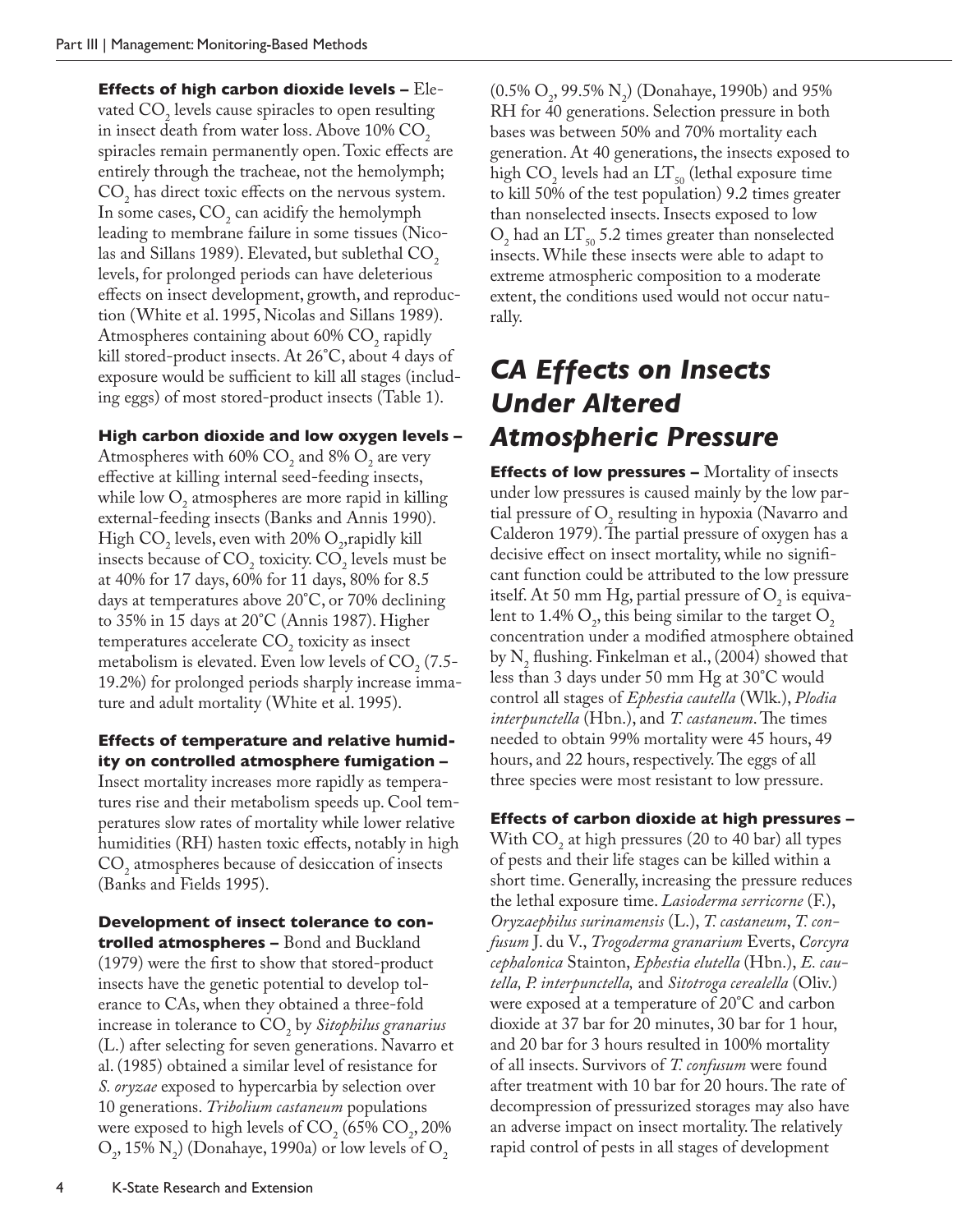is based on both the narcotic and acidifying effect induced by the high solubility of carbon dioxide in cell fluid, and on the destruction of the cells following the CO<sub>2</sub> pressure treatment during depressurization.

# *Effects of CA on Product Quality*

**Germination of seeds –** Seeds below their critical moisture content are not significantly affected at high  $CO_2$  or low  $O_2$  atmospheres. However, with increasing grain moisture contents,  $CO_2$ -rich atmospheres could reduce the physiological quality of grain by interfering with the enzymatic activity of glutamine-decarboxylase. The adverse effect of  $CO<sub>2</sub>$  on germination of rice, maize, and wheat becomes more pronounced at temperatures higher than 47°C and, from observations carried out so far, this adverse effect may not be detectable at all below 30°C. If preservation of germination is of primary importance, the use of  $CO_2$  free, low  $O_2$  atmospheres is preferred if expected temperatures are significantly above 30°C.

Viability of corn stored under hermetic (148 days storage) and non-hermetic (120 days storage) conditions in the Philippines did not indicate significant changes between the initial and final samples (Navarro and Caliboso 1996; Navarro *et al*., 1998). In the same trials, viability of grain stored under hermetic conditions did not change significantly. To test viability of wheat stored under hermetic conditions in Israel, two trials were carried out with storage periods of 1,440 and 450 days only under hermetic conditions. Viability of wheat changed slightly from an initial 99% to 97% after 1,440 days, and from 97% to 91% after 450 days, respectively. In both trials, insect populations were successfully controlled and the average  $CO<sub>2</sub>$  concentrations ranged between 10% and 15%.

**Product quality preservation –** Donahaye et al. (2001) reported on quality preservation of 13.4 to 31.9 tonne lots of grain, stacked in flexible enclosures and stored outdoors for 78 to 183 days. The quality of the grain was compared with that of three control stacks (5.3 to 5.6 tonnes capacity) held under tarpaulins in the open for 78 to 117 days. Percent milling recovery and levels of yellowing in the gastight stacks showed no significant change. In a study

on quality preservation of stored cocoa beans by biogenerated modified atmospheres, respiration rates of fermented cocoa beans were tested at equilibrium relative humidities of 73% at 26°C in hermetically sealed containers. The  $O_2$  concentration was reduced to <0.3%, and  $CO$ , concentration increased to 23% within 5.5 days. The free fatty acid (FFA) content of cocoa beans at 7%, 7.5%, and 8% moisture content under hermetic conditions of 30°C remained below or close to 1% after 90 and 160 days of storage (Navarro et al. 2010).

# *Types of Structures in which CA and MA Have Been Used*

Controlled atmospheres have been used in a wide array of grain storage structures. The most important consideration is that they must be airtight for long-term storage or relatively airtight for  $CO_2$  or  $N_2$ fumigation. Acceptable airtightness for  $\text{CO}_2$  fumigation is determined by negative pressure testing and should at most hold a negative pressure from 500 pascals to 250 pascals in 10 minutes (Annis and van S. Graver 1990). Attempts have been made to predict gas tightness relative to leakage areas (Mann et al. 1999; Lukasiewicz et al. 1999). Provisional guidelines based on best estimates from a comparison of variable pressure tests are presented in Table 2 (Navarro 1999). The suggested times given in Table 2 were doubled for empty storages as an approximation to the intergranular airspace.

**In-ground storage –** Historically, in-ground storage was widely used worldwide to create hermetic storage where  $CO_2$  was produced and  $O_2$  consumed by respiration of grain and microflora. Its use was recorded from Spain to India and China, East Africa, and North America west of the Mississippi River (Sigaut 1988).

**Bolted steel bins –** Bolted steel bins are not airtight but they can be sealed for partially successful fumigation with  $CO<sub>2</sub>$ . Alagusundaram et al. (1995) placed dry ice in insulated coolers under a CO<sub>2</sub> impervious plastic sheet above wheat 2.5 m deep in a 5.6 m diameter bin.  $CO_2$  levels were 30% at 0.55 m above the floor where 90% of rusty grain beetles, *Cryptolestes ferrugineus* (Steph.) were killed; CO<sub>2</sub> levels of 15% at 2.0 m above the floor resulted in 30% mortality. A bolted, galvanized-iron silo (21.5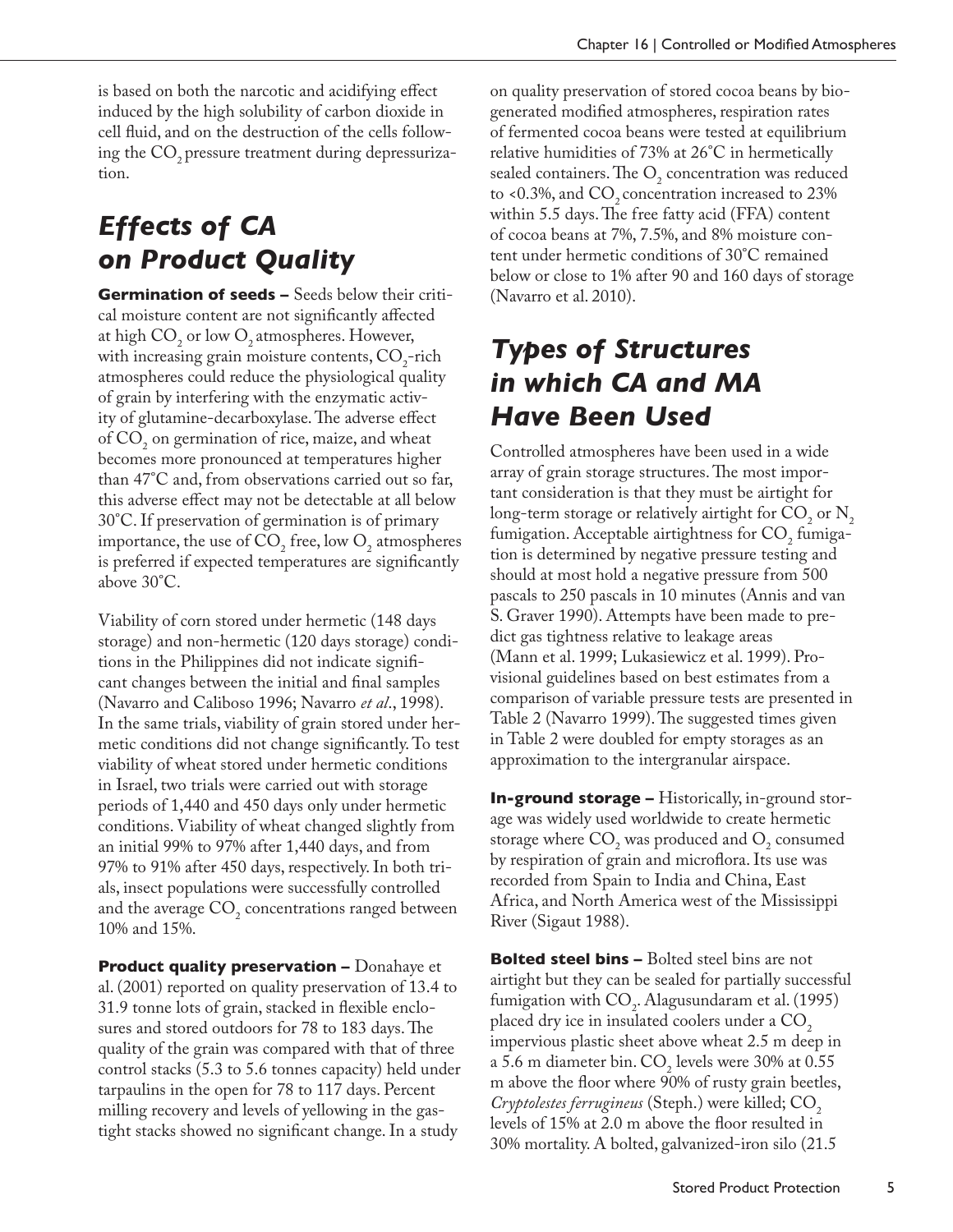| Type of gaseous treatment      | Structure volume in cubic meters | Variable pressure test decay time<br>250-125 Pa |          |
|--------------------------------|----------------------------------|-------------------------------------------------|----------|
|                                |                                  | Empty structure                                 | 95% full |
|                                |                                  | $min. -$                                        |          |
| Fumigants                      | Up to $500$                      | 3                                               | 1.5      |
|                                | 500 to 2,000                     | 4                                               | 2        |
|                                | 2,000 to 15,000                  | 6                                               | 3        |
| CA                             | Up to $500$                      | 6                                               | 3        |
|                                | 500 to 2,000                     |                                                 | 4        |
|                                | 2,000 to 15,000                  | 11                                              | 6        |
| MA, including airtight storage | Up to $500$                      | 10                                              | 5        |
|                                | 500 to 2,000                     | 12                                              | 6        |
|                                | 2,000 to 15,000                  | 18                                              | 9        |

*Table 2. Provisional recommended ranges for variable pressure tests carried out in structures destined for gaseous treatments to control storage insects (Navarro 1999).* 

tonnes) was sealed using a polyvinyl resin formulation sprayed onto joints from the inside. The silo was loaded with wheat into which cages of insect-infested wheat were introduced, and conditions monitored with thermocouples and gas sampling lines. Oxygen levels were reduced to <1% by purging with  $N_{2}$ , and similar levels were then maintained by a slow  $N_2$ bleed for 35 days, after which the silo was emptied. All adult insects were dead but, as expected, some immatures survived. This was because the maintenance period was too short to ensure complete kill at the observed grain temperatures of <15°C (Williams et al. 1980).

**Sealed steel bins –** Airtight, galvanized-steel bins have been manufactured in Australia for the past 30 years and are commercially available (Moylan Silos 2011). Welded steel hopper bins can be modified for  $CO<sub>2</sub>$  fumigation for a few hundred dollars. Carbon dioxide from dry ice must be recirculated through the grain and a pressure relief valve installed to the bin. The top and bottom hatches must be gasket sealed. After 10 days at  $20^{\circ}$ C, 75% of applied CO<sub>2</sub> was retained while 99% of the caged C. *ferrugineus* were killed (Mann et al. 1999).

**Concrete grain elevators –** Carbon dioxide fumigation of grain has been successful in concrete elevators holding 209 tonnes of wheat. The bottom hopper was sealed and the grain purged with  $CO<sub>2</sub>$ for 4 hours (1 metric tonne of  $CO_2$ ) and additional gas is added as needed. All caged test insects were killed (White and Jayas 2003). A large installation

for the application of  $CO<sub>2</sub>$ -based CA was installed to treat more than 200,000 tonnes of rice annually in flat bins each of 5,000 tonnes capacity in Mianyang, China.

**Airtight grain bags –** The use of hermetic grain storage in flexible structures is growing throughout the world. Although some structures are not airtight and are easily punctured (Darby and Caddick 2007), new materials offer satisfactory results with high levels of gastightness ( Jonfia-Essien et al. 2010; Rickman and Aquino 2004).

One method using airtight bags for 25 kg to 1,000 tonne masses of product is now commercially available as Supergrainbags™, Cocoons™ (Figure 1), MegaCocoon™ and TranSafeliners™ The bags rapidly produce hermetic storage ( Jonfia-Essien et al. 2010, Navarro et al. 2007) and are currently used in 82 countries.

Silobag is another sealed system used for temporary storage of dry grain and oilseeds in South America. Each silobag can hold approximately 200 tonnes of wheat and is simple to load and unload with available handling equipment (Bartosik 2010).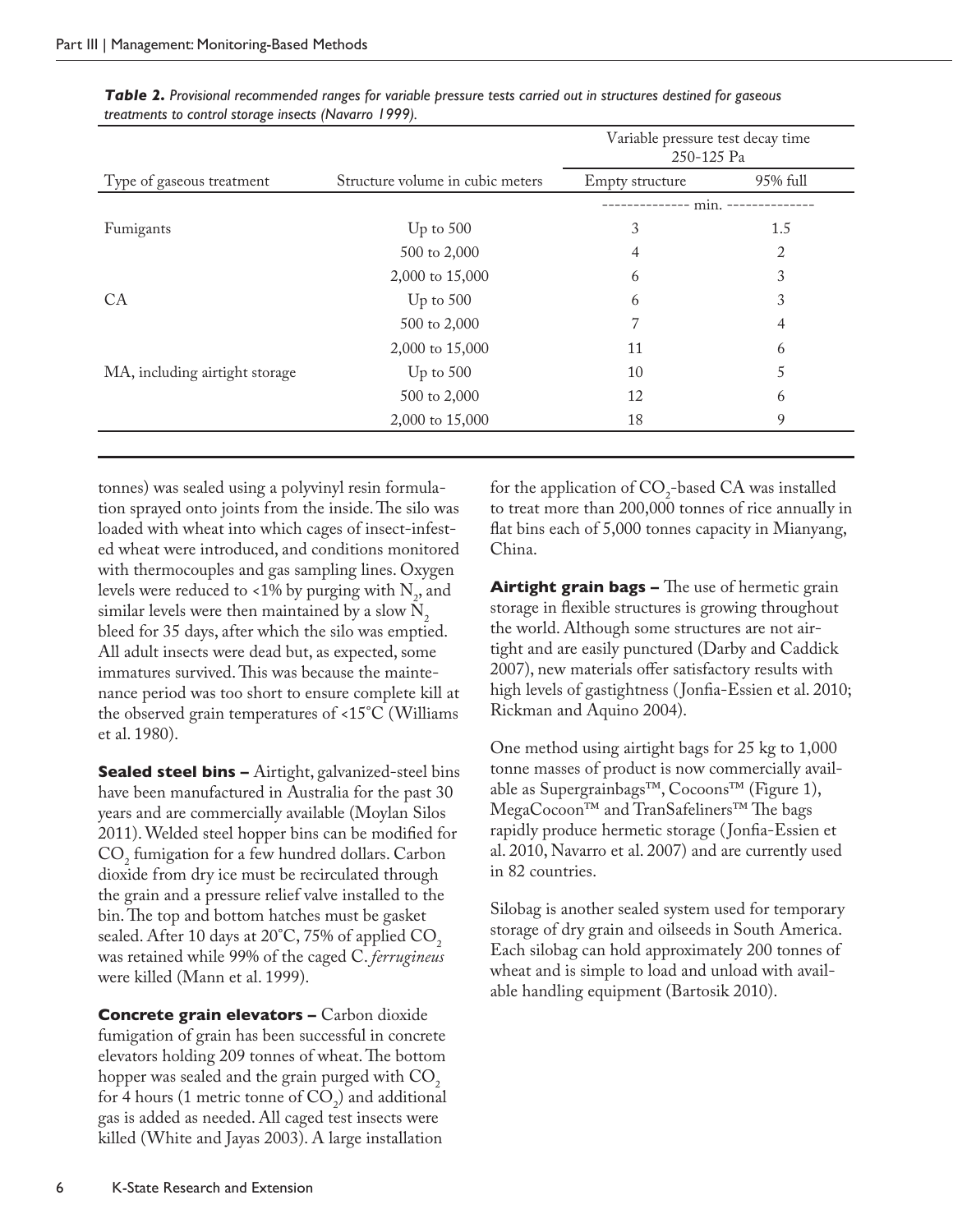

*Figure 1. Hermetic storage of150 tonnes of corn in a Cocoon, Rwanda.*

**Railcars –** Hopper railcars have been treated intransit with phosphine gas for flour and wheat in Australia and North America (Eco2Fume 2003). Carbon dioxide fumigation requires a much greater level of air tightness than phosphine fumigation. Efforts have been made to seal a railcar containing 90 tonnes of wheat. Even after sealing top hatches with  $CO_2$ -impermeable plastic and caulking the bottom hoppers, 118 kg of dry ice produced only 21%  $CO<sub>2</sub>$  at 1 day, a level too low for insect control (Mann et al. 1997). If the railcar had been moving, gas loss would have been rapid (Banks et al. 1986).

## *Commercial Use*

Numerous MA and CA systems have been developed over the years to manage insect pests and microflora associated with stored products; however, their general commercial use remains somewhat limited (Adler et al. 2000). Exceptions are for organic products where use of fumigants is not possible because of residues; hermetic storage in plastic structures with application of MA is the preferred choice (Navarro 2006).

**Vacuum storage –** Vacuum storage or the use of low pressure in flexible PVC chambers has been demonstrated as an effective means for maintaining quality and controlling insect pests in smaller volumes (approximately 50 to 60 tonnes) of peas, beans, wheat, corn, and sunflowers for extended lengths of time (Finkelman et al. 2002; 2003). In these applications, products in bags or totes are placed within the liner, vacuum is applied, and the liner shrinks over the bags. Successful control times have been demonstrated at 55 mm of Hg similar to phosphine

(7-day exposure) at temperatures averaging 30°C and humidity averaging 65% RH. Problems can easily be detected using pumps equipped with control panels and sensors, thus, product monitoring becomes unnecessary. These types of treatments are used for high-value commodities because the treatment is nontoxic and relatively quick (highly beneficial in the event of quarantine needs).

**Hermetic storage –** When placed in sealed airtight storage, commodities and the insects and aerobic microflora that exist within them respire, consuming  $O_2$  and producing  $CO_2$ . This modified atmosphere technology has been utilized to a great extent for durables such as grains. Hermetic grain bags (Africa, Argentina, Asia, Australia, North and South America, Middle East) and sealed bunker storage (Australia, U.S., Middle East) have been implemented into commercial application to various extents.

Bunker storage, having designed storage capacities to more than 10,000 tonnes, is established in permanent locations with a prepared base (usually asphalt or compacted soil with a convex profile) and an airtight cover. This type of storage has been used extensively in Australia, Argentina, Israel, and Cyprus (Adler et al. 2000). While low moisture content, high temperature grain supports this type of storage, condensation can remain problematic if the grain is stored with cones or ridges (Navarro et al. 1994). Sealed bunker storage has also been demonstrated as an effective means for utilizing CA or conventional fumigation where the bunker is sealed and flushed with  $N_2$  or  $CO_2$ .

A major challenge that South America is facing is to minimize quality and quantity losses, and improve food safety in view of the shortage of permanent storage capacity. As a result, the silobag system for temporary storage of dry grain and oilseeds has been adopted. During the 2008 and 2010 harvest seasons, more than 33 million and 43 million tonnes of grain were stored, respectively, in these plastic bags in Argentina. Commodities included corn, soybean, wheat, sunflower, malting barley, canola, cotton seed, rice, lentils, sorghum, beans, and even fertilizers. The silobag technology is also being adopted in other countries such as the United States, Australia, Bolivia, Brazil, Canada, Chile, Italy, Kazakhstan, Mexico, Paraguay, Russia, South Africa, Sudan, Ukraine, and Uruguay (Bartosik 2011 personal communication).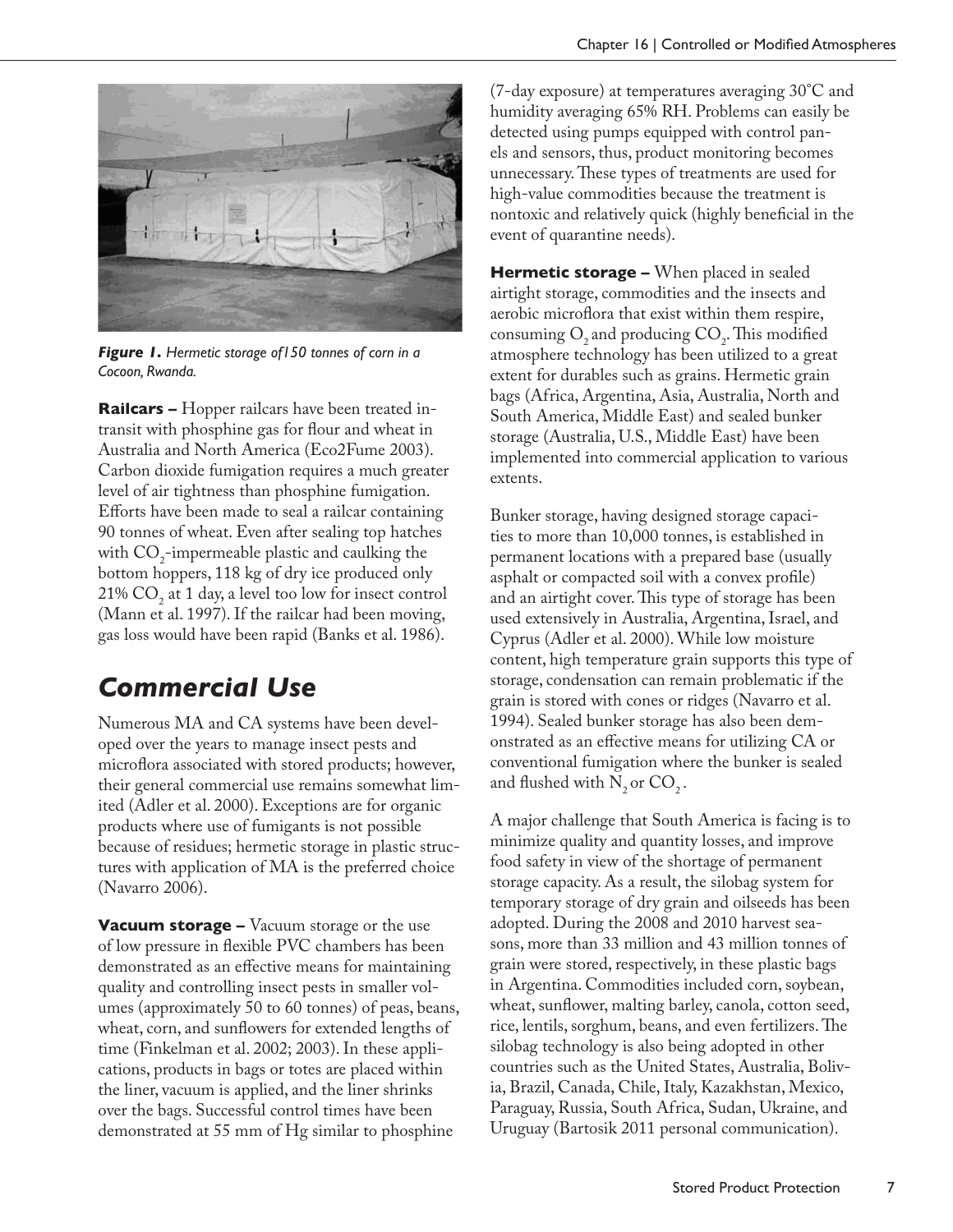**Controlled atmospheres –** Nitrogen and CO<sub>2</sub> have been used as agents for controlled atmospheric storage for many years. Carbon dioxide has been considered to be more efficient than  $N_2$  due to the concentrations necessary for control and the level of gas tightness of the structure being used. A  $CO<sub>2</sub>$ concentration of about 60% can provide 95% control of most stored-product insect pests at 27°C ( Jay 1971), while  $N_2$  use requires interstitial  $O_2$  levels to be reduced to 1% or less. Considerable efforts to improve bin sealing of storage bins have been made (Mann et al. 1999) which in turn facilitates ease in gas application and retention. Mann et al. (1999) demonstrated that  $CO_2$  generated from dry ice and circulated with a vacuum pump at a concentration of 51% caused 100% mortality of *C. ferrugenius* after 10 days at 20°C. Carbon dioxide can also be added to bulk stored products as compressed gas. White and Jayas (1991) demonstrated that by circulating  $CO<sub>2</sub>$ released from compressed cylinders, high mortality of several stored-product arthropod pests could be achieved within 14 days. They found that bin sealing was crucial to maintain efficacy especially when commodity temperature fell below 20°C, and that utilizing pressure testing techniques (Banks and Annis 1980) is a useful means of determining a bin's seal.

Nitrogen production has also changed considerably over the years. Pressure-swing absorption systems have proven successful where a 13,660 m<sup>3</sup> bin can be purged to <1.0%  $O_2$  in 7 days. Appropriate sealing allows for accurate calculation for additional gas application required to compensate for gas loss due to sorption, as well as pressure cycling caused by pressure change (Cassels et al. 2000). It also ensures gas concentration can be maintained for appropriate times. Liquid  $N_2$  can be used for topping up the controlled atmosphere, but can cost twice that of other sources. Although CA treatment of grain is an old and proven technology, its applications remained limited. A recent development has been reported by Clamp and Moore (2000), in which  $N_2$  supplied as a bulk liquid under pressure was used to treat 1,800 tonne bins. Since the  $N_2$  treatment was commissioned in 1993, more than 300,000 tonnes were treated in the Newcastle facilities as of 2000 (Clamp and Moore, 2000).

Nitrogen also can be easily generated using molecular membrane generators. These are capable of purging vertical grain storages of 120 tonnes capacity within 3 hours (Timlick et al. 2002). By maintaining a slight positive bin pressure, concentrations within a sealed commercial storage could be maintained (compensation for leakage) and insect mortality was significant after 14 days at 17ºC.

In terms of efficacy and efficiency, there is not much difference between using  $CO<sub>2</sub>$  over traditional fumigants such as phosphine. Nitrogen has been considered unsuitable for bulk commodity treatment at export position because the length of time required for significant mortality of the pests in question is too long. Effective management procedures can allow for  $N_2$  use when temperatures are appropriate. All require effective sealing and monitoring and efficiency is directly correlated to temperature. While caution is necessary when utilizing any product as an atmospheric control, there are no residues of concern when utilizing MA. Aeration after treatment is of less concern, allowing for outturn of product in export position minimizing concerns for worker safety.

Flexible liners, loading and unloading equipment, nitrogen generators, or pressurized  $CO<sub>2</sub>$  (Figure 2) are commercially available. Equipment can be installed, maintained, and replenished with product on site.



**Figure 2.** Application of high pressure CO<sub>2</sub> for the dry fruit *industry in Turkey.*

Maintenance of sealing of hermetic storage has proven a challenge at times. Large bunkers and grain bags in Australia often have sealing breached by birds pecking holes in the liner. In Canada, deer often break the seals of hermetically stored grain in bags. Consequently, focused research on liner integrity may be of use in these types of situations.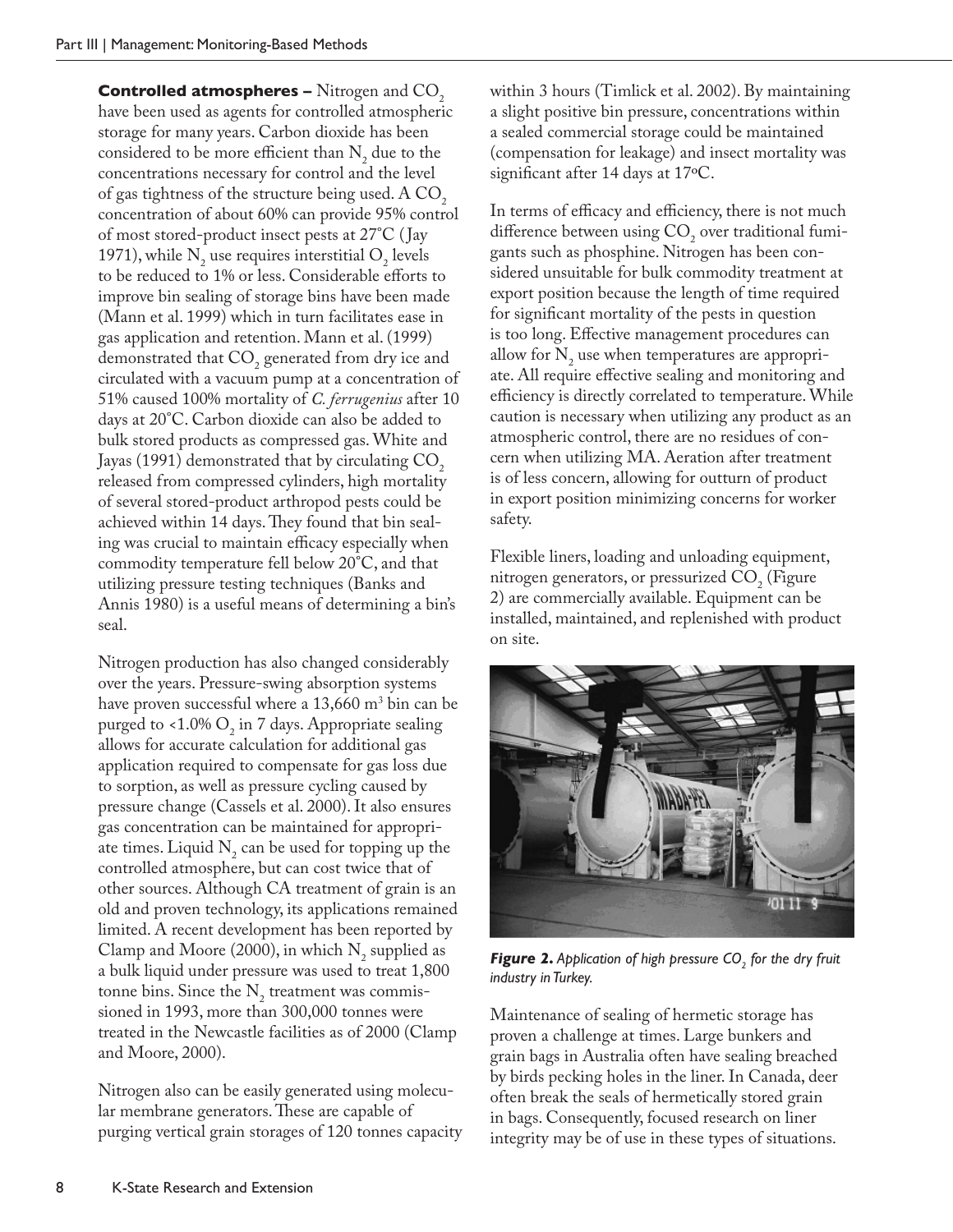Discovery of breached seals during CA treatments can be difficult to remedy, underlining the necessity of performing pressure testing before application.

### *Acknowledgements*

Authors thank Dr. Cornel Adler, Germany; Dr. Jonathan Banks, Australia; Dr. Ricardo Bartosik, Argentina; Professor Guo Daolin, Chengdu, China; Mr. Tom deBruin, GrainPro, Philippines; Dr. Francis Fleurat-Lessard, France; Mr. Phil Villers, GrainPro U.S.A.; and Mr. Nico Vroom, EcO2, Netherlands, for providing data on current usage of MA and CA storage.

### *References*

- Adler, C., H. G. Corinth, and C. Reichmuth. 2000. Modified atmospheres. In Bh. Subramanyam and D. W. Hagstrum (Eds.). Ch. 5, pp. 105-146. Alternatives to pesticides in stored-product IPM. Kluwer Academic Publishing, Norwell, MA.
- Alagusundaram, K., D. S. Jayas, N. D. G. White, W. E. Muir, and R. N. Sinha. 1995. Controlling *Cryptolestes ferrugineus* (Stephens) adults in wheat stored in bolted-metal bins using elevated carbon dioxide. Canadian Agricultural Engineering 37: 217-223.
- Annis, P. C. 1987. Towards rational controlled atmosphere dosage schedules: a review of current knowledge. pp. 128-148. Donahaye, E. and S. Navarro (eds.). Proceedings of the 4th International Working Conference on Stored Product Protection. Tel Aviv, Israel.
- Annis, P. C., and J. van S. Graver. 1990. Suggested recommendations for the fumigation of grain in the ASEAN regions. Part 2. Carbon dioxide fumigation of bag stacks sealed in plastic enclosures: an operations manual. Australian Centre for International Agricultural Research, Canberra, Australia. 58 pp.
- Banks, H. J., and P. C. Annis. 1990. Comparative advantages of high  $CO_2$  or low  $O_2$  types of controlled atmospheres for grain storage. pp. 93-122. In Calderon, M. and R. Barkai Golan (eds.). Food Preservation by Modified Atmospheres. CRC Press, Boca Raton, FL.
- Banks, H. J., A. K. Sharp, and A. R. Irving. 1986. Influence of transport on gas loss from freight containers under fumigation. Part 1: Experimental investigation. Pesticide Science 17: 207-220.
- Banks, H. J., and P. C. Annis. 1980. Conversion of existing grain storage structures for modified atmosphere use. In Controlled atmosphere storage of grains. Elsevier. pp. 461-473.
- Banks, J., and P. Fields. 1995. Physical methods for insect control in stored-grain ecosystems. In Jayas, D. S., N. D. G. White and W. E. Muir (eds.). Stored Grain Ecosystems. Ch. 11, pp. 353-409. Marcel Dekker, New York.
- Bartosik, R. 2010. Challenges and characteristics of the South American grain and oilseed postharvest system, In: 57-62, Proceedings of the 10th International Working Conference on Stored Product Protection, 27 June to 2 July 2010, Estoril, Portugal Julius-Kühn-Archiv, 425, Bundesforschungsinstitut für Kulturpflanzen, Berlin, 1077 p.
- Bond, E. J., and C. T. Buckland. 1979. Development of resistance of carbon dioxide in the granary weevil. J. Econ. Entomol. 72:770-771.
- Calderon, M., and R. Barkai Golan. 1990. Food Preservation by Modified Atmospheres. CRC Press, Boca Raton, FL.
- Cassels, J., J. Banks, and R. Allanson, 2000. Applications of pressure swing absorption (PSA) and liquid nitrogen as methods for providing controlled atmospheres in grain terminals. In: Proc 6<sup>th</sup> Int Work Conf Stored-Product Protection pp. 57-63.
- Clamp, P., and D. Moore, 2000. Nitrogen treatment of grain, Newcastle Grain Terminal. Australian Postharvest Technical Conference, 184-186.
- Darby, J. A., and L. P. Caddick. 2007. Review of grain harvest bag technology under Australian conditions. CSIRO Entomology, technical report 105. 111 pp.
- Donahaye, E. 1990a. Laboratory selection of resistance by the red flour beetle, *Tribolium castaneum* (Herbst) to a carbon dioxide-enriched atmosphere. Phytoparasitica 18: 299-308.
- Donahaye, E. 1990b. Laboratory selection of resistance by the red flour beetle, *Tribolium castaneum* (Herbst), to an atmosphere of low oxygen concentration. Phytoparasitica 18: 189-202.
- Donahaye, J., S. Navarro, A. Andales, S. del Mundo, F. Caliboso, G. Sabio, and A. Felix, M. Rindner, A. Azrieli and R. M. Dias. 2001. Quality preservation of moist grain under hermetic conditions. In: Proc .Int. Conf. Controlled Atmosphere and Fumigation in Stored Products. Donahaye, E. J., S. Navarro and J. G. Leesch [Eds.] Fresno, CA. 29 Oct.-3 Nov. 2000, Executive Printing Services, Clovis, CA, pp. 209-225.
- Eco2Fume. 2003. Eco2Fume fumigant gas hopper car fumigation trial. www.cytec.com/specialty-chemicals/PDFs/AgriculturalFumigation/Hoppercartrialreport.pdf 09/02/2011.
- Finkelman, S., S. Navarro, M. Rindner, R. Dias, and A. Azrieli, 2004. Effect of low pressures on the survival of three cocoa pests at 30°C. J. Stored Prod. Res. 40:499-506.
- Finkelman, S., S. Navarro, A. Isikber, D. Dias, A. Azrieli, M. Ridner, Y. Lotan, and T. Debruin. 2002. Application of vacuum to sealed flexible containers: A viable alternative to disinfestation of durable commodities with methyl bromide. In: Proc. Int. Conf. on Alternatives to methyl bromide. T. A. Batchelor and J. M. Bolivar (eds.), pp 145-149.
- Finkelman, S., S. Navarro, A. Isikber, D. Dias, A. Azrieli, M. Ridner, Y. Lotan, and T. Debruin. 2003. Insect control of cocoa pests using a novel vacuum approach. In: Proc 8th Int Work. Conf. on Stored-Product Protection. (York) P. F. Credland, D. M. Armatage, C. H. Bell, P. M. Cogan and E. Highley (eds.), pp 579-582.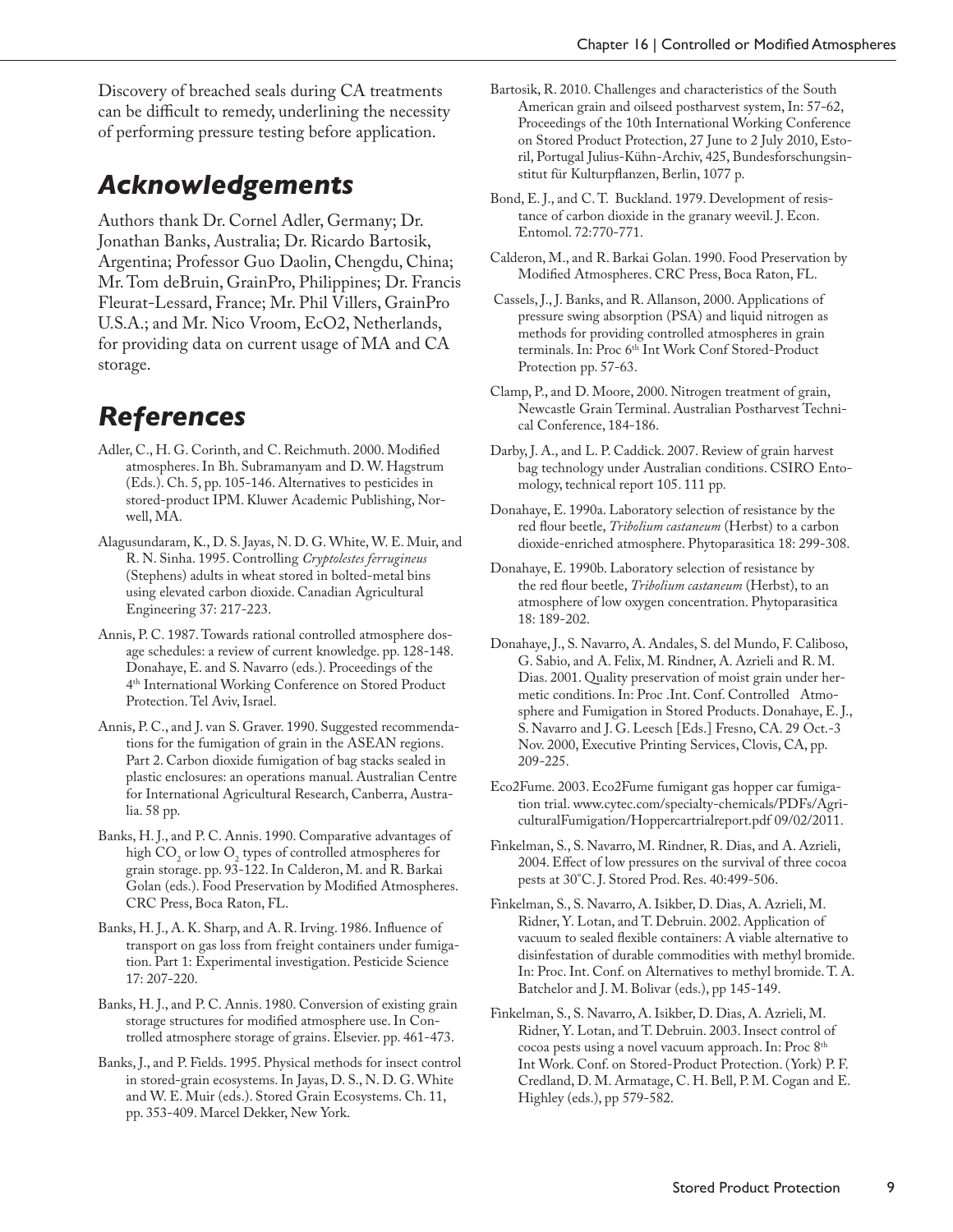- Jay, E. 1971. Suggested conditions and procedures for using carbon dioxide to control insects in grain storage facilities. US Agric Res Serv. (Rep) ARS pub 51-46.
- Jay, E. 1984. Recent advances in the use of modified atmospheres for the control of stored product insects, pp. 241–254, in F. Baur (Ed.), *Insect Management for Food Storage and Processing.* Am. Assoc. Cereal Chem., St. Paul, MN.
- Jonfia-Essien, W., S. Navarro, and P. Villers. 2010. Hermetic storage – a novel approach to the protection of cocoa beans. African Crop Science Journal 18: 57-68.
- Lukasiewicz, M., D.S. Jayas, W.E. Muir, and N.D.G. White. 1999. Gas leakage through samples of wall seams of boltedmetal bins. Canadian Agricultural Engineering 41: 65-71.
- Mann, D., D.S. Jayas, W.E. Muir, and N.D.G. White. 1997. Conducting a Successful CO2 Fumigation in a weldedsteel hopper bin. Proc ASAE, ASAE paper no. 976064. Minneapolis, MN, Aug. 1997
- Mann, D.D., D.S. Jayas, W.E. Muir, and N.D.G. White. 1999. Efficient carbon dioxide fumigation of wheat in weldedsteel hopper bins. Applied Engineering in Agriculture 15: 57-63.
- Mann, D.D., S. Waplak, D.S. Jayas, and N.D.G. White. 1997. Potential of controlled atmospheres for insect control in hopper cars. Paper RRV97-304 American Society of Agricultural Engineers, St. Joseph, MI.
- McClurkin, J.D., and D.E. Maier. 2010. Half-life time of ozone as a function of air conditions and movement. pp. 381-385. Proceedings of the 10th International Working Conference on Stored Products Protection, Estoril, Portugal.
- McDonough, M.X., L.J. Mason, C. Woloshuk, and C. Campabadal. 2010. Ozone technology in the post-harvest storage environment – a comparison of efficacy of high doses of ozone to insects treated under laboratory conditions and field conditions. pp. 386-388. Proceedings of the 10th International Working Conference on Stored Products Protection. Estoril, Portugal. Julius-Kühn-Archiv, 425, Bundesforschungsinstitut für Kulturpflanzen, Berlin.
- Moylan Silos. 2011. Moylangrainsilos.com/moylanproducts.htm. 09/02/2011.
- Navarro, S. 1978. The effects of low oxygen tensions on three stored-product insect pests. Phytoparasitica 6:51-58.
- Navarro, S. 1999. Pressure tests for gaseous applications in sealed storages: Theory and practice. p. 385-390 (Vol. I) (In) Proc. 7th Int. wkg. Conf. Stored-Product Protection, (Eds. Zuxun, J., Quan, L., Yongsheng, L., Xianchang, T., and Lianghua, G.) 14-19 October 1998, Beijing China, Sichuan Publishing House of Science and Technology, Chengdu, Sichuan Province.
- Navarro, S. 2006. Modified Atmospheres for the Control of Stored Product Insects and Mites. Chapter 11 in: Insect Management for Food Storage and Processing. Second Edition. J.W. Heaps ed. AACC International, St. Paul USA.
- Navarro, S. 2010. Commercial application of oxygen depleted atmospheres for the preservation of food commodities. Ch. 13, pp. 321-350. In: Doona, C. J., K. Kustin and F. E. Feeherry, Case studies in novel food processing technolo-

gies. Woodhead Publishing Series in Food Science, Technology and Nutrition: Number 197, Woodhead Publishing Limited, Cambridge, UK.

- Navarro, S., E. Donahaye, and S. Fishman. 1994. The future of hermetic storage in dry grains in tropical and subtropical climates. In: Proc. 6<sup>th</sup> Int. Work. Conf. Stored-Product Protection. E. Highley, E.J. Wright, H.J. Banks, B.R. Champ eds.
- Navarro, S., and M. Calderon. 1979. Mode of action of low atmospheric pressures on *Ephestia cautella* (Wlk.) pupae. Experientia 35:620-621.
- Navarro, S., and F.M. Caliboso. 1996. Application of modified atmospheres under plastic covers for prevention of losses in stored grain. Final Report for CDR Project No. C7-053, submitted to U.S. Agency for International Development. U.S. AID, Washington. 32 pp.
- Navarro, S., and E. Donahaye. 1990. Generation and application of modified atmospheres and fumigants for the control of storage insects. In: Proc. Int. Conf. on Fumigation and Controlled Atmosphere Storage of Grain. B. R. Champ, E. Highley, and H. J. Banks, Eds. ACIAR Proc. 25. Brown Prior Anderson Pty. Ltd., Burwood, Victoria, Australia. pp. 152- 165.
- Navarro, S., R. Dias, and E. Donahaye. 1985. Induced tolerance of *Sitophilus oryzae* adults to carbon dioxide. J. Stored Prod. Res. 21:207-213.
- Navarro, S., E.J. Donahaye, F.M. Caliboso and G.C. Sabio. 1998. Outdoor storage of corn and paddy using sealedstacks in the Philippines. In: Proc. 18th ASEAN Seminar on Grains Postharvest Technology. I. Villapando, C. L. Ramos, and B. G. A. Salcedo, Eds. National Postharvest Institute for Research and Extension, Manila, Philippines. pp. 225-236.
- Navarro, S., E. Donahaye, and S. Fishman. 1994. The future of hermetic storage of dry grains in tropical and subtropical climates. In E. highly, E.J. Wright, H.J. Banks and B.R. Champs (Eds.). Pp. 130-138. Proceedings 6th International Working Conference Stored-Products Protection. CAB International, Wallingford, UK.
- Navarro, S., H. Navarro, S. Finkelman, and W.A. Jonfia-Essien. 2010. A novel approach to the protection of cocoa beans by preventing free fatty acid formation under hermetic storage, In: 390-395, Navarro, S., Riudavets, J. [Eds.] Fumigation, Modified Atmospheres and Hermetic Storage, Proceedings of the 10th International Working Conference on Stored Product Protection, 27 June to 2 July 2010, Estoril, Portugal Julius-Kühn-Archiv, 425, Bundesforschungsinstitut für Kulturpflanzen, Berlin, 1077 p.
- Navarro, S., T. de Bruin, A.R. Montemayor, S. Finkelman, M. Rindner, and R. Dias. 2007. Use of biogenerated atmospheres of stored commodities for quality preservation and insect control, with particular reference to cocoa beans. Integrated Protection of Stored Products IOBC/wprs Bulletin 30: 197-204.
- Nicolas, G., and D. Sillans. 1989. Immediate and latent effects of carbon dioxide on insects. Annual Review of Entomology 34: 97-116.